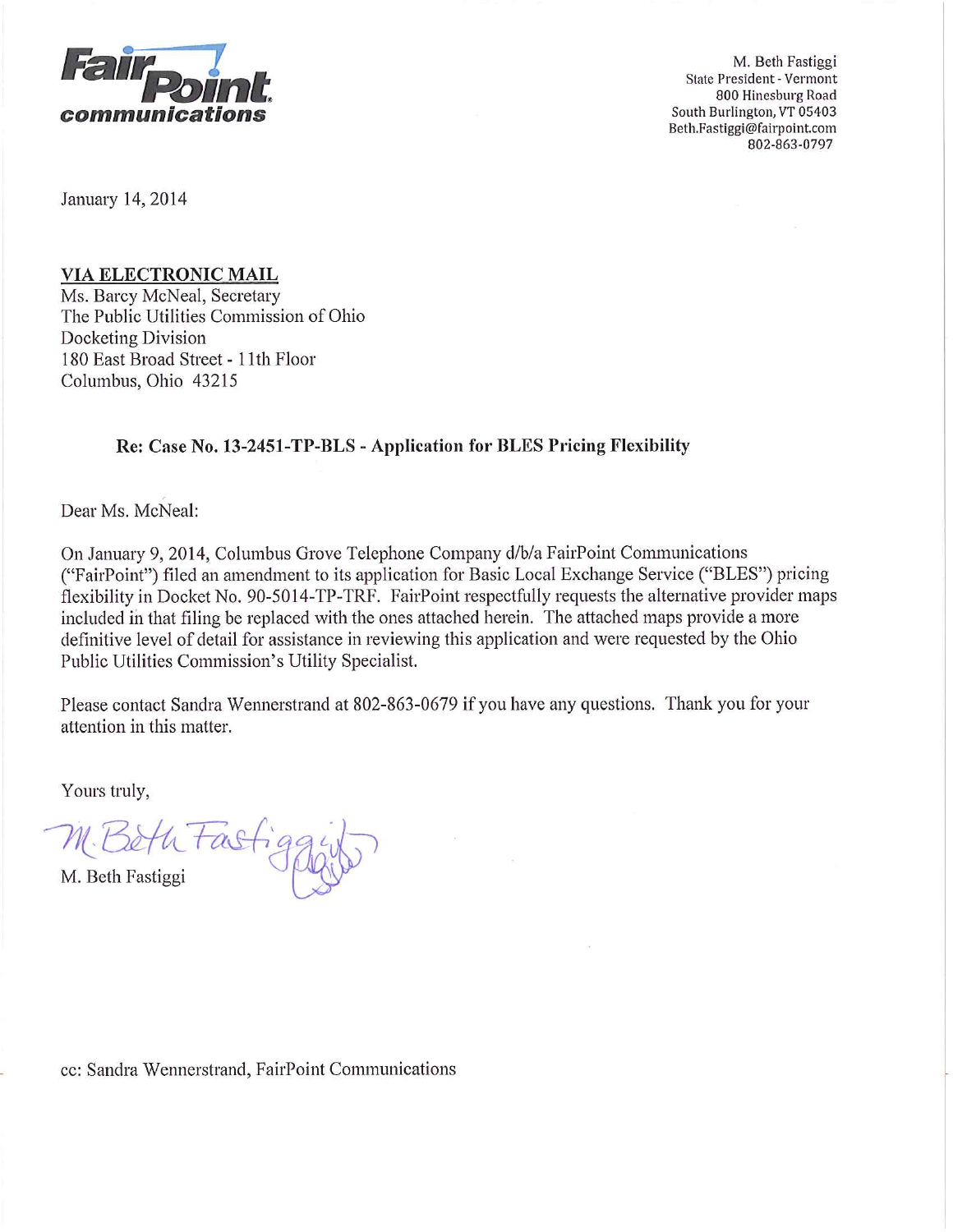

# Verizon Wireless Printer Friendly Coverage Map

Mapped Coverage Voice and Messaging

Mapped Location 45830



### These Coverage Locator depictions apply to the following calling plans:

#### Share Everything, Nationwide Calling Plans, Mobile Broadband and Prepaid.

Voice roaming charges w ill apply in the Canada and Mexico coverage areas unless you subscribe to the Share Everything or Nationw ide Plus Canada/Mexico Plan.

These Coverage Locator maps depict predicted and approximate w ireless coverage. The coverage areas show n do not guarantee service availability, and may include locations w ith limited or no coverage. Even w ithin a coverage area, there are many factors, including customer's equipment, terrain, proximity to buildings, foliage, and w eather that may impact service. Some of the Coverage Areas include netw orks run by other carriers, the coverage depicted is based on their information and public sources, and w e cannot ensure its accuracy.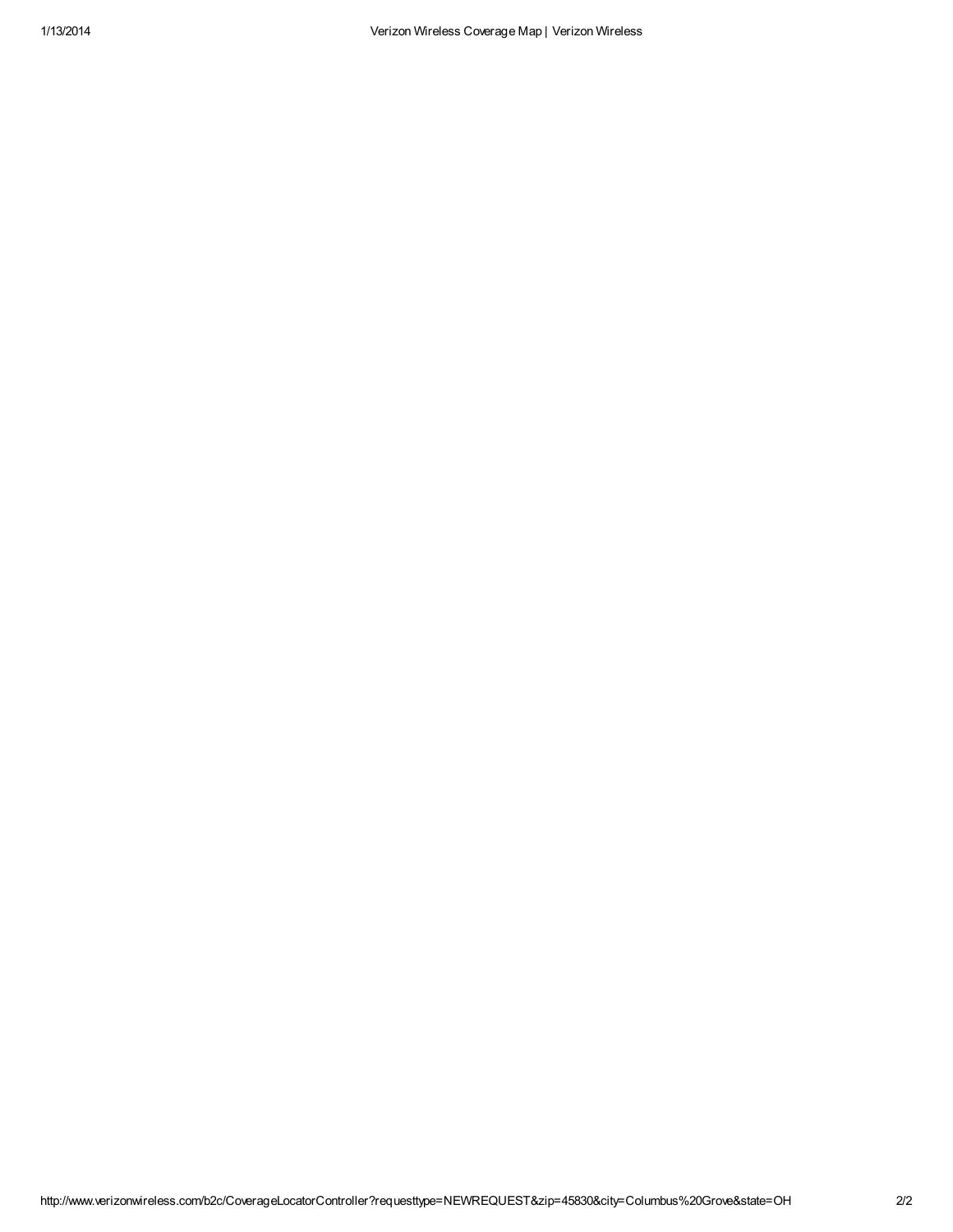## Coverage Check



This tool provides high-level estimates of our w ireless coverage. Coverage is not available everyw here and varies based on a number of factors. >> Learn more

Our coverage maps provide high-level estimates of our coverage areas w hen using your device outdoors under optimal conditions. Coverage isn't available everyw here. Estimating w ireless coverage and signal strength is not an exact science.

There are gaps in coverage w ithin our estimated coverage areas that, along w ith other factors both w ithin and beyond our control (netw ork problems, softw are, signal strength, your w ireless device, structures, buildings, w eather, geography, topography, etc.), will result in dropped and blocked connections, slow er data speeds, or otherw ise impact the quality of services.

Services that rely on location information, such as E911 and GPS navigation, depend on your device's ability to acquire satellite signals (typically not available indoors) and netw ork coverage. E911 services also depend on local emergency service provider systems/support. Estimated future coverage subject to change.